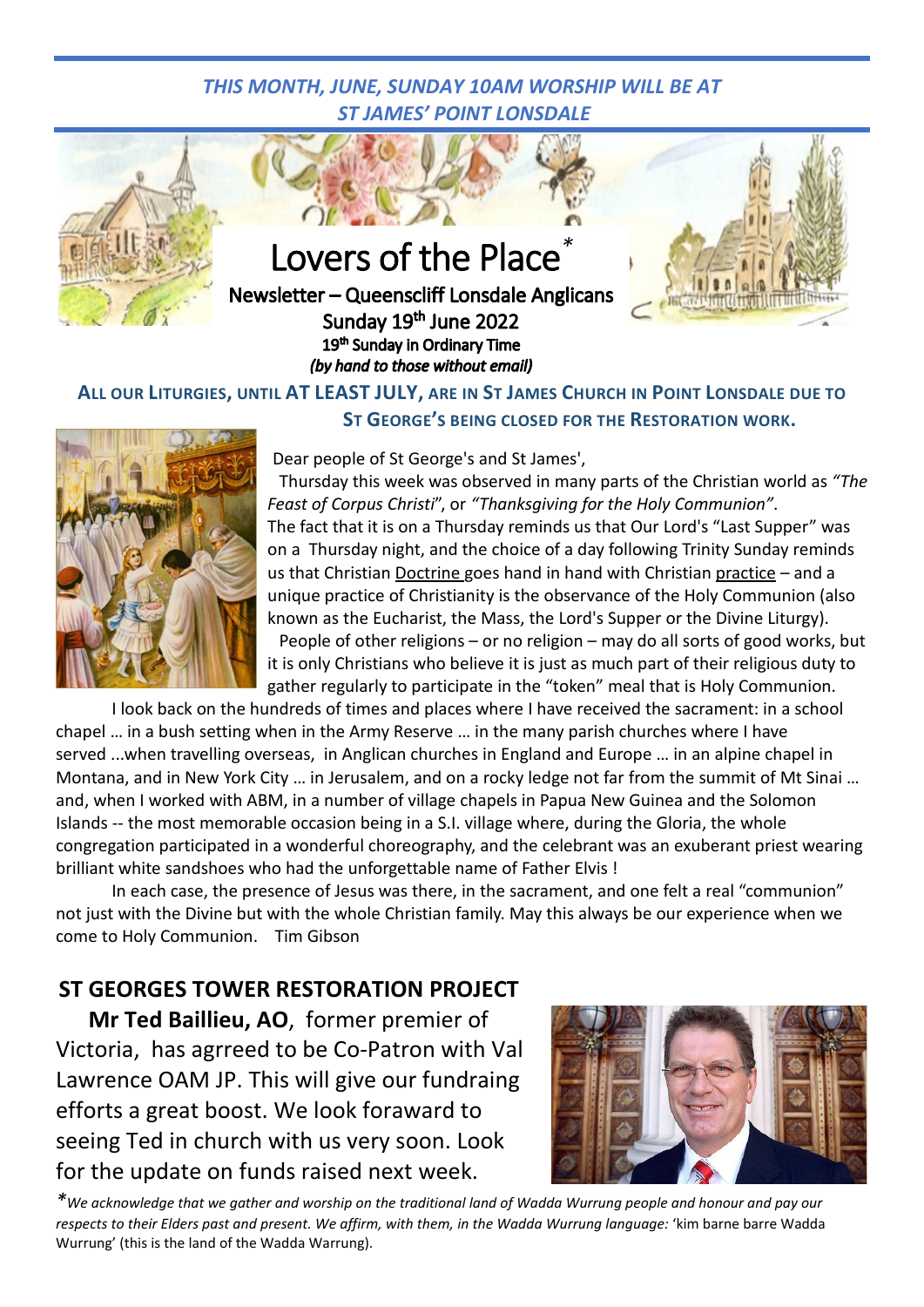# **Open Parish Consultation will be held NEXT Saturday, 25 June at 12.30pm in St Georges Old School Hall North Wing,** followed by refreshments.

Please come along and give your thoughts and ideas on the future direction of the parish.

Archdeacon Jill McCoy will convene the open Parish Consultation in which we can review and prioritise the responses and comments from the questionnaires. We anticipate that by the end of the month we will be in a good position to put together an honest and thorough *Parish Profile* that puts flesh on the bones of the *Mission Action Plan.*

- **QUESTIONAIRE**
- [CLICK HERE FOR QUESTIONAIRE](https://www.queensclifflonsdaleanglican.org/wp/wp-content/uploads/2022/06/QUESTIONNAIRE-002.pdf)
- **[CLICK HERE FOR SUNDAY ROSTER DUTIES](https://www.queensclifflonsdaleanglican.org/wp/wp-content/uploads/2022/06/Sunday-Liturgy-Roster-Information.pdf)**
- If you require a printed copy of the Questionnaire, they can be collected from the Church Porch at Sunday Worship Or
- From the outside of St James Church door (when Church is closed) Or
- by contacting Jenni at the office, **mb. No. 0418 581 725 or Sally on mb. No. 0427651038**. We are more than happy to deliver one to your letterbox.
- We are not asking you to put your name to the Questionnaire, we want you to stay anonymous. Please take the time and fill it out and return to the Parish Office by
- **Wednesday, 22 June, 2022**,
- either by return email or to the letter box at St James Point Lonsdale. Letter box or by return email.
- **Roster Information**
- There is also a Roster request attached to this email, as we are reviewing who is available to help on our roster. These need to be returned by the end of June.
- Again, if you would like to discuss this or if you wish to receive a printed copy, please ring any of the Parish Councillors or Jenni whose ph. nos. are listed below..
- Fiona Lindsay 0428 322 208
- Sally Hawkins 0427 651 038
- Bodil Wright 0401 007 597
- Joan Howe 0418 346 337
- Jenny Price 0433 952 183 Jenny Bleakley 0417 583 485
- Jenni Farrar 0418 581 725

Thank you very much for those who have already returned the Questionnaire. If you haven't

- **Please return your questionnaire to the Parish Office by Wednesday, 22 June 2022,**

.Fiona Lindsay, Warden and Secretary. M: 0428 322 208 E: [fi](mailto:fiona.lindsay71@gmail.com)[ona.lindsay71@gmail.com](mailto:ona.lindsay71@gmail.com)

## **MUSIC**



## **Sunday 10th July 2022 at 2:30pm in All Saints Church, Noble Street**

Having been delayed in making this overseas journey for the past two years, we are delighted that we can finally present "Around the World in Eighty Minutes". Although restrictions have generally eased, overseas travel still remains a challenge. So come on an overseas journey with us, no need to check in or stand at the luggage carousel, as we take you on an epic journey via the world's treasury of folk songs. **Tickets \$35|\$30 concession**

**Book tickets online at <https://www.trybooking.com/CABIL>**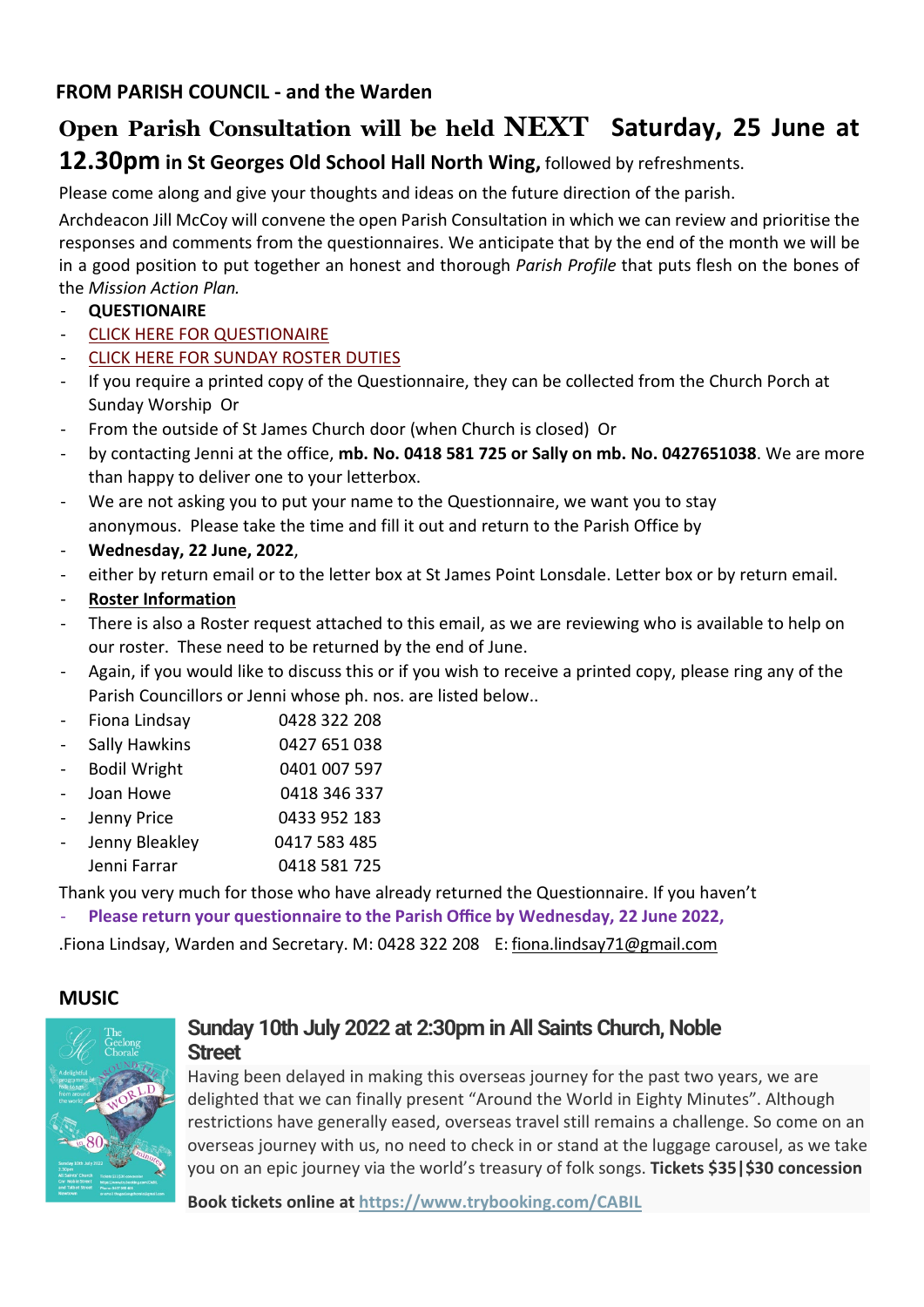## **INTRODUCING – Kay Cottrell**



2 weeks agao Kay Cottrell was honoured for her 50 years service to the Red Cross. A mighty effort Kay, we are all very proud of you.

Kay joined the Holbrook Red Cross Unit in 1969 when she lived in that area on a property with her husband and two daughters. Kay's work for Red Cross there included working with the Mobile Red Cross Blood Bank, in conjunction with the local hospital, organising donors to be available and other volunteers to assist. At the time volunteers needed to sit with clients while they gave blood and always served nice refreshments afterwards.

Kay served as the Unit Chairman for many years and was instrumental in encouraging new members to join. Kay was always helping to organise Cake Stalls and Functions and assisting with Red Cross Calling. Kay was very clever at arranging interesting Guest Speakers for their luncheons and One luncheon Kay organised with the late Tim Fisher as Guest Speaker, he was so popular people lined up to get into the

luncheon.

Kay moved to Point Lonsdale in 2008 and transferred to the Point Lonsdale/ Queenscliff Red Cross Unit. (Fondly called P's and Q's Unit) and has proved to be a tireless worker even at the age of 94 years young, all the members love her happy personality and 'rollup your sleeve for the task' attitude.

Kay was to go to Government House to receive her 50 year Service Award but chose to have her Award presented by Val Lawrence instead, so the Unit held a morning tea at Val's home and everyone was delighted that Kay's two Daughters and her two Grandsons also attended. Both the grandsons said how proud they were of their Grandmother.

## **GOSPEL OF THE DAY Luke 8.26-39**

26 Then they arrived at the country of the Gerasenes, which is opposite Galilee. 27 As he stepped out on land, a man of the city who had demons met him. For a long time he had worn no clothes, and he did not live in a house but in the tombs. 28 When he saw Jesus, he fell down before him and shouted at the top of his voice, 'What have you to do with me, Jesus, Son of the Most High God? I beg you, do not torment me'— 29 for Jesus had commanded the unclean spirit to come out of the man. (For many times it had seized him; he was kept under guard and bound with chains and shackles, but he would break the bonds and be driven by the demon into the wilds.) 30 Jesus then asked him, 'What is your name?' He said, 'Legion'; for many demons had entered him. 31 They begged him not to order them to go back into the abyss. 32 Now there on the hillside a large herd of swine was feeding; and the demons begged Jesus to let them enter these. So he gave them permission. 33 Then the demons came out of the man and entered the swine, and the herd rushed down the steep bank into the lake and was drowned. 34 When the swineherds saw what had happened, they ran off and told it in the city and in the country. 35 Then people came out to see what had happened, and when they came to Jesus, they found the man from whom the demons had gone sitting at the feet of Jesus, clothed and in his right mind. And they were afraid. 36 Those who had seen it told them how the one who had been possessed by demons had been healed. 37 Then all the people of the surrounding country of the Gerasenes asked Jesus to leave them; for they were seized with great fear. So he got into the boat and returned. 38 The man from whom the demons had gone begged that he might be with him; but Jesus sent him away, saying, 39 'Return to your home, and declare how much God has done for you.' So he went away, proclaiming throughout the city how much Jesus had done for him.

## **READINGS FOR THIS SUNDAY with hymns, 19th June 2022: [CLICK HERE](https://www.queensclifflonsdaleanglican.org/wp/wp-content/uploads/2022/06/Sunday-19th-June-2022-Ord-12-2.pdf) READINGS FOR NEXT SUNDAY 26th June 2022[:CLICK HERE](https://www.queensclifflonsdaleanglican.org/wp/wp-content/uploads/2022/06/Sunday-26th-June-2022-13th-Sunday-in-Ordinary-time.pdf) OUR PRAYERS THIS WEEK**

*Prayer of the week* Almighty and everlasting God, you are always more ready to hear than we to pray, and give more than either we desire or deserve: pour down upon us the abundance of your mercy,

forgiving us those things of which our conscience is afraid, and giving us those good things which we are not worthy to ask, save through the merits and mediation of Jesus Christ, your Son our Lord. *Amen.*